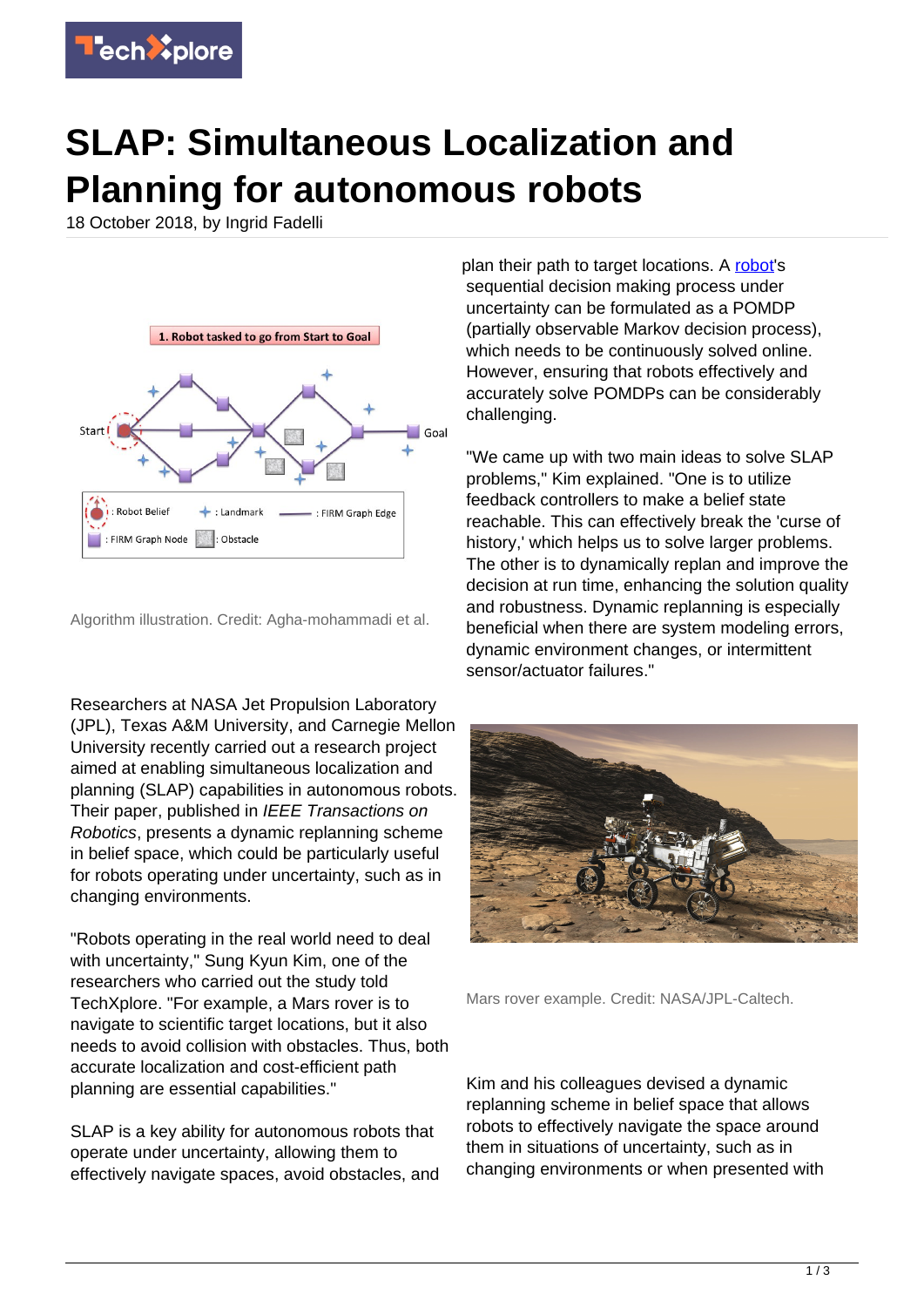

unexpected obstacles. Their algorithm has two phases, offline and online.

"In the offline phase, our algorithm constructs a sparse graph in belief space with a feedback controller for each node and then solves the coarse global policy (deciding what action to take at the current belief state) on the graph," Kim said. "In the cost-efficient plans in the global sense." online phase, dynamic replanning is conducted every time the belief state is updated. The algorithm locally evaluates each action of moving to method devised by Kim and his colleagues a nearby node on the graph and selects the one with the minimum cost. After executing the selected (FIRM), a state-of-the-art technique for solving action and updating the current belief, it repeats the POMDPs. In future, this dynamic replanning replanning process."

The scheme devised by Kim and his colleagues exploits the behavior of feedback controllers in belief space. In other words, feedback controllers act as a funnel in belief space, with a nearby belief state potentially converging with the control target belief state. This effectively tackles a key issue in solving POMPDs—exponential complexity in the planning horizon.

In fact, once the algorithm's current belief converges with a known belief, there is no need to consider actions and observations leading up to the accomplish safe and cost-efficient navigation current belief. This ultimately leads to better scalability, allowing robots to solve more complex navigation problems.



bootstraps the local optimization with the (coarse) global policy," Kim said. "This means that it can make a non-myopic decision, unlike other online planners with a finite receding horizon. In short, this method can adapt to dynamic changes in the environment and robustly operate despite an unmodelled perturbation or errors, while making

By eliminating unnecessary stabilization steps, the outperformed feedback-based information roadmap scheme in belief [space](https://techxplore.com/tags/space/) could enable better SLAP capabilities in robots operating under varying degrees of uncertainty.

"We now plan to apply our method to real-world problems," Kim said. "A possible application is a prototype Mars helicopter-rover navigation and coordination for planetary exploration, [a project led](https://www-robotics.jpl.nasa.gov/tasks/showTask.cfm?FuseAction=ShowTask&TaskID=304&tdaID=700108) [by Dr. Ali-akbar Agha-mohammadi at JPL](https://www-robotics.jpl.nasa.gov/tasks/showTask.cfm?FuseAction=ShowTask&TaskID=304&tdaID=700108). A helicopter flying over the terrain could provide a rough map so that a coarse global policy can be obtained in the offline phase. Subsequently, a rover would dynamically replan in the online phase, to missions."

 **More information:** Ali-akbar Agha-mohammadi et al. SLAP: Simultaneous Localization and Planning Under Uncertainty via Dynamic Replanning in Belief Space, IEEE Transactions on Robotics (2018). [DOI: 10.1109/TRO.2018.2838556](http://dx.doi.org/10.1109/TRO.2018.2838556)

[www-robotics.jpl.nasa.gov/task …](https://www-robotics.jpl.nasa.gov/tasks/showTask.cfm?FuseAction=ShowTask&TaskID=304&tdaID=700108) [kID=304&tdaID=700108](https://www-robotics.jpl.nasa.gov/tasks/showTask.cfm?FuseAction=ShowTask&TaskID=304&tdaID=700108)

© 2018 Tech Xplore

Mars rover example. Credit: NASA/JPL-Caltech/MSSS.

"During dynamic replanning, the proposed method